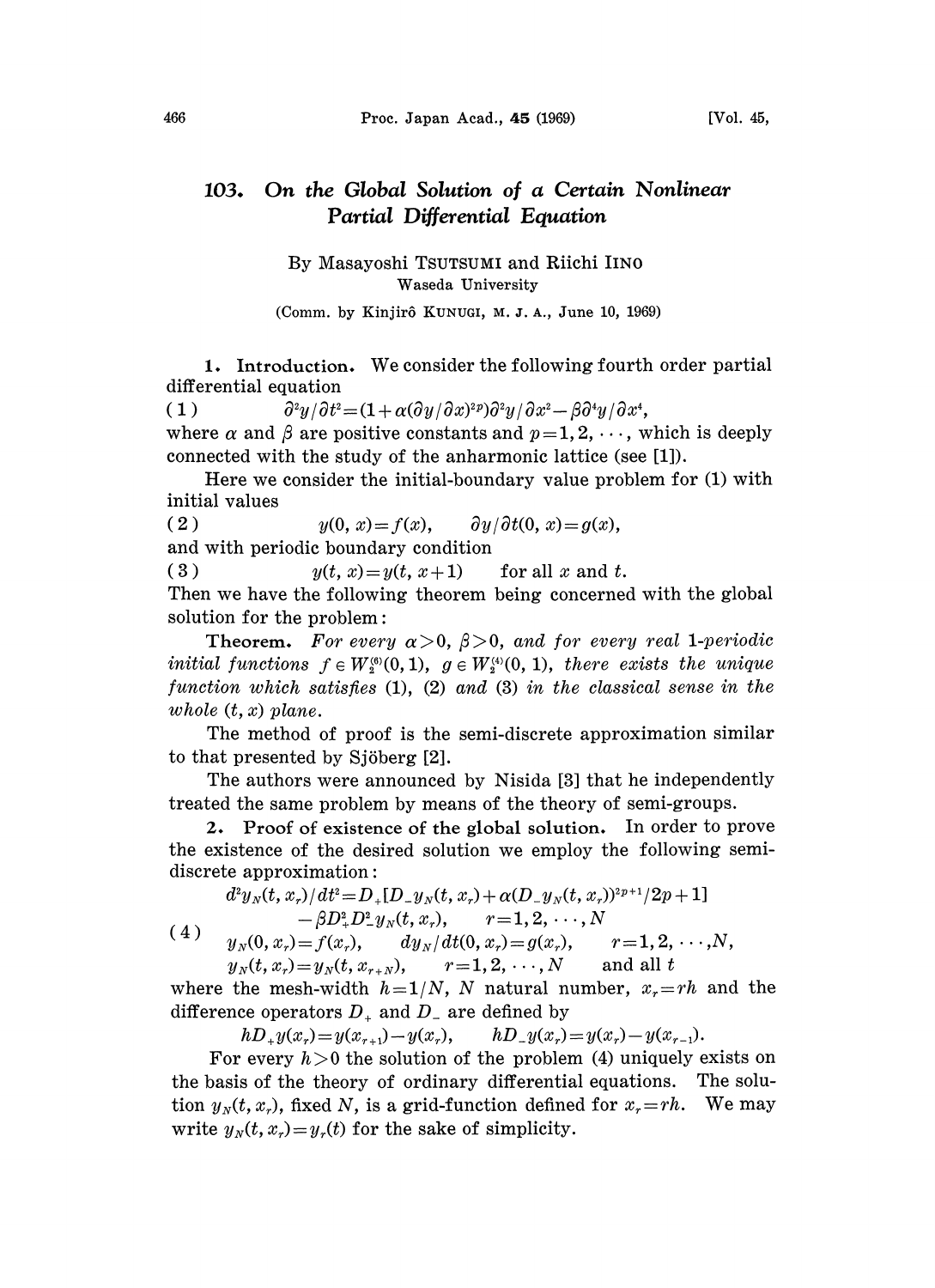We denote by  $(f, g)$  the scalar product and by  $||f||$  the norm in the space  $L_2(0, 1)$ , that is

$$
(f,g) = \int_0^1 \overline{f(x)}g(x)dx \quad \text{and} \quad ||f||^2 = (f, f).
$$

On the other hand, in the space of grid-functions we define

$$
(f,g)_h=\sum_{r=1}^N\overline{f(x_r)}g(x_r)h\qquad\text{and}\qquad \|f\|_h^2=(f,f)_h.
$$

Now we are going to write down a discrete analogue of Sobolev's theorem.

**Lemma 1.** Let  $\sigma$  and  $\tau$  be integers with the property  $0 \leq \tau \leq \sigma$ and  $\sigma \leq N/2-1$ . Then to every constant  $\varepsilon > 0$  there exists a constant  $C(\varepsilon) > 0$ , independent of N-periodic grid-functions u and h, such that ( 5 )  $\|D_+^{\epsilon_1}D_-^{\epsilon_2}u\|_h^2 \le \max_{1\le r\le N}|D_+^{\epsilon_1}D_-^{\epsilon_2}u|^2 \le \varepsilon \|D_+^{\epsilon_2}D_-^{\epsilon_2}u\|_h^2 + C(\varepsilon)\|u\|_h^2,$ 

where  $\sigma = \sigma_1 + \sigma_2$ ,  $\tau = \tau_1 + \tau_2$ ,  $\sigma_i$ ,  $\tau_j \ge 0$ , i,  $j, =1, 2$ .

Here we define

$$
\begin{array}{ll} \text{(6)} & E_1(t) \!=\! (\|dy/dt\,\|_h^2 \!+\! \beta \|D_-^2 y\|_h^2 \!+\! \alpha \| (D_- y)^{p+1} \|_h^2/(2p+1)(p+1) \\ &+ \|D_- y\|_h^2)/2, \end{array}
$$

( 7 )  $E_z(t) = (\|dv/dt\|_h^2 + \beta \|D_-^2v\|_h^2 + \|D_-v\|_h^2)/2,$ <br>
( 8 )  $E_s(t) = (\|dw/dt\|_h^2 + \beta \|D_-^2w\|_h^2 + \|D_-w\|_h^2)/2,$ 

(.8)

where  $v_r = dy_r(t) / dt$ ,  $w_r = d^2y_r(t) / dt^2$ . Then we obtain the following:

Lemma 2. For an arbitrary finite interval  $0 \le t \le T$ , there exist constants  $K_i$ ,  $i=1, 2, 3$ , which are independent of h, such that

$$
(9) \t\t\t\t E_1(t) \leq K_1,
$$
  
\n
$$
(10) \t\t\t E_2(t) \leq K_2,
$$

$$
E_2(t) \leq \Lambda
$$
\n
$$
E_1(t) < K
$$

$$
(11) \t\t\t\t E_3(t) \leq K_3.
$$

**Proof.** Differentiating  $(6)$  with respect to t, using the periodicity of the function  $y_r$ , and the system (4), we have

$$
dE_{\scriptscriptstyle 1}(t)/dt\!=\!0
$$

which implies  $E_1(t) = E_1(0) \leq K_1$ .

In virtue of the following inequality

$$
||y(t)||_h^2 \leq 2 \Big(t \int_0^t ||dy(s)/dt||_h^2 ds + ||f||_h^2\Big),
$$

and of (9), we get, for an arbitrary finite interval  $0 \le t \le T$ ,  $(12)$  $||y(t)||_h^2 \leq k_1$ 

where  $k_i$  is a constant independent of h.

Now the function  $v_r(t) = dy_r(t)/dt$  satisfies the equation

(13) 
$$
\frac{d^2v_r(t)}{dt^2} = D_+D_-v_r + \alpha(D_+y_r)^{2p}D_+D_-v_r + \alpha D_-v_rD_+(D_-y_r)^{2p} - \beta D_+^2D_-^2v_r
$$

which is obtained by differentiating the equation  $(4)$  with respect to t. Differentiating (7), using the periodicity of the function  $v_r(t)$  and the equation (13), we have

 $dE_{\alpha}(t)/dt = \alpha (dv/dt, (D_{+}y)^{2p}D_{+}D_{-}v + D_{-}vD_{+}(D_{-}y)^{2p})_{\alpha}.$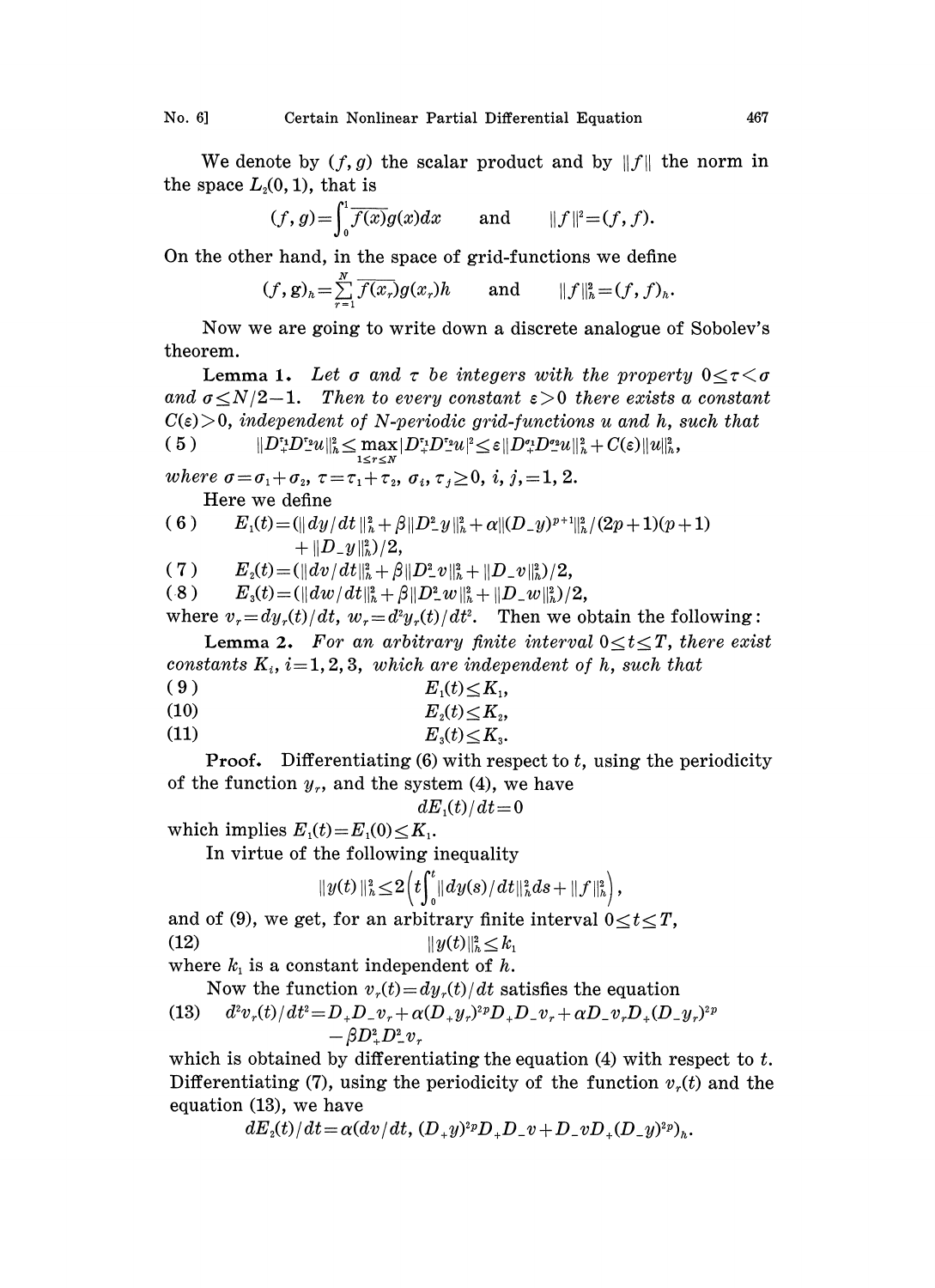Since

 $(dv/dt, (D_{+}y)^{2p}D_{+}D_{-}v)_{h} \leq \max |D_{+}y_{r}|^{2p} (\|dv/dt\|_{h}^{2} + \|D_{+}D_{-}v\|_{h}^{2})/2,$  $(dv/dt, D_{-}vD_{+}(D_{-}y)^{2p})_{h}$  $\leq 2p \max_{r} |D_{-}y_{r}|^{2p-1} \max_{r} |D_{-}v_{r}|$  $\leq p \max |D_{-}y_{r}|^{2p-1} \|D_{+}D_{-}y\|_{h} (\|dv/dt\|_{h}^{2} + \varepsilon \|D_{-}^{2}v\|_{h}^{2} + C(\varepsilon) \|D_{-}v\|_{h}^{2}),$ 

we obtain

$$
dE_{\scriptscriptstyle 2}(t)/dt\!\leq\!k_{\scriptscriptstyle 2}\!E_{\scriptscriptstyle 2}(t),
$$

where  $k<sub>2</sub>$  is a constant independent of h, which implies

$$
E_z(t) \leq E_z(0) \exp k_z T = K_z, \qquad 0 \leq t \leq T.
$$

The inequality (11) may be driven in the similar way as (10).

(q.e.d.)

**Lemma 3.** There exist constants  $m_i$ ,  $i=1,2$  independent of h, such that for an arbitrary finite interval  $0 \le t \le T$ ,

 $||D_{+}^{3}D_{-}^{3}y||_{h} < m_{1}, \qquad ||D_{+}^{2}D_{-}^{2}dy/dt||_{h} < m_{2}.$ 

**Proof.** In virtue of Lemma 2 and periodicity of  $y_r(t)$ , we get by  $(4)$ 

(14)  $\beta \|D_+^2 D_-^2 y\|_h \leq \|d^2y/dt^2\|_h + \|D_+ D_- y\|_h + \alpha \|D_+ (D_- y)^{2p+1}\|_h / 2p + 1 \leq k_3,$ where  $k<sub>3</sub>$  is a constant independent of h.

Now from the equality

 $D_+D_-d^2y_r/dt^2\!=\!D_+^2D_-(D_-y_r\!+\alpha(D_-y_r)^{2p+1}/2p+1)\!-\beta D_+^3D_-^3y_r,$ Lemma 2 and  $(14)$ , we obtain the following estimate

$$
\|D^a_\tau D^a_\tau y\|_h \leq m_1.
$$
  
From the equation with respect to  $v_r(t) = dy_r(t)/dt$  we get  

$$
\|D^a_\tau D^a_\tau v\|_h = \|D^a_\tau D^a_\tau dy/dt\|_h \leq m_2.
$$

using Lemma 2.

Now, in this section, it remains to show that from the solution of semi-discrete approximation (4) we may construct the desired solution in an arbitrary finite interval  $0 \le t \le T$ . But our method is similar to the procedure adopted by Sjöberg  $[2]$ . Then it suffices to show that we can obtain the solution by the application of Ascoli-Arzela theorem<br>on the family of functions<br> $\phi_N(t, x) = \sum_{n=-\infty}^{\infty} a_N(\omega, t) e^{2\pi i \omega x}, \qquad a_N(\omega, t) = (e^{2\pi i \omega x}, y_N(t, x_r))_h$ on the family of functions

$$
\phi_N(t, x) = \sum_{\omega = -n}^{n} a_N(\omega, t) e^{2\pi i \omega x}, \qquad a_N(\omega, t) = (e^{2\pi i \omega x}, y_N(t, x_r))_h
$$
  
\n
$$
N = 2n + 1, n = 1, 2, \dots
$$

where  $N=2n+1$ ,  $n=1, 2$ ,

By the same argument as the above one, we can prove the existence in the lower half plane  $t < 0$ .

3. Uniqueness.

Lemma 4. Let  $y(t, x)$  be a solution of (1) with (2) and (3). Then for an arbitrary fixed strip  ${-\infty < x < \infty, 0 \le t \le T}$ , there exist constants  $C_i$ ,  $i=1, 2, 3, 4$  depending only on T,  $\alpha$ ,  $\beta$ , f, g, and their derivatives such that

 $\|y\|\!\leq\! C_1, \quad \|\partial y/\partial t\|\!\leq\! C_2, \quad \max_{0\leq x\leq 1}|\partial y/\partial x|\!\leq\! C_3,$